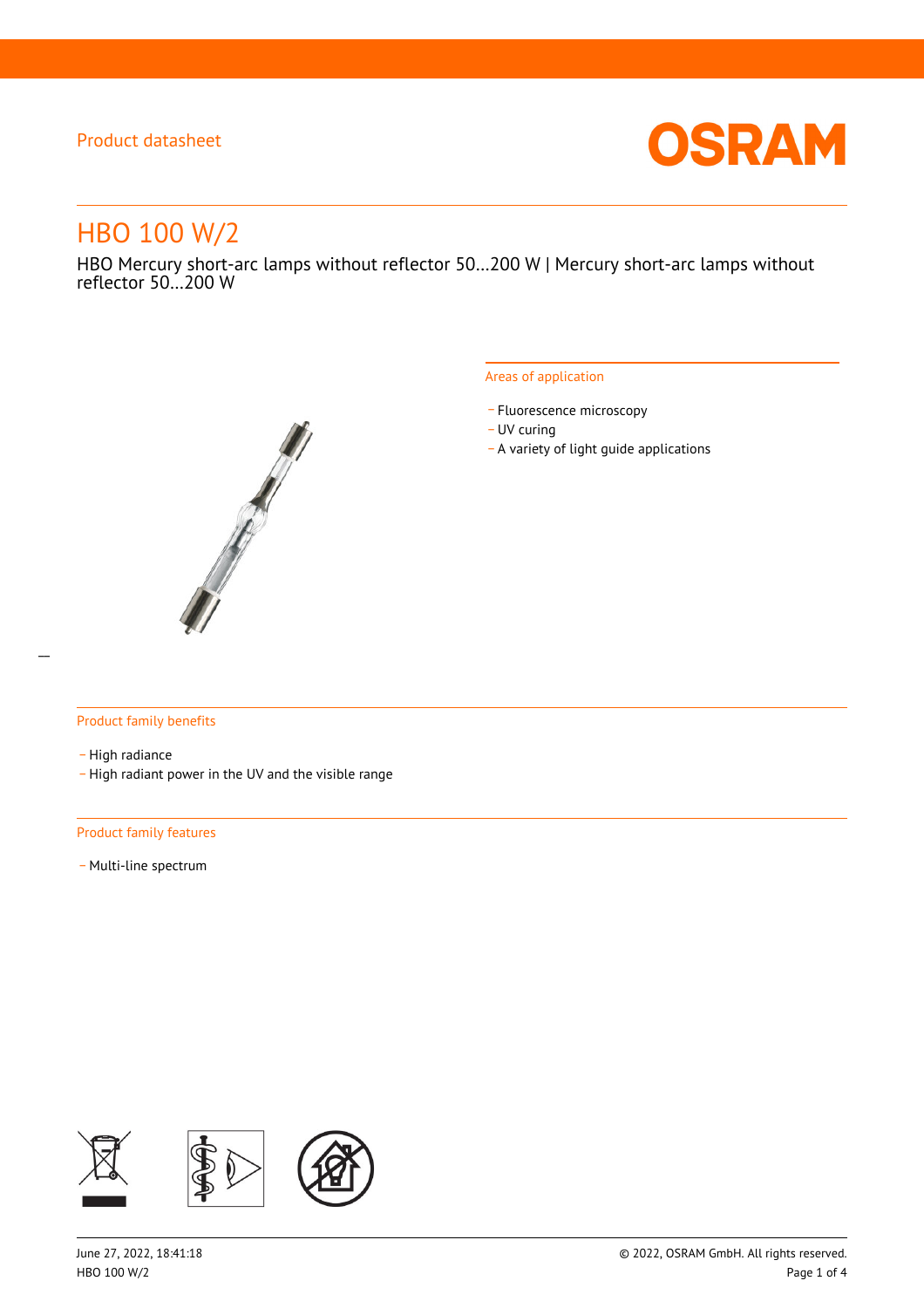# Technical data

# **Electrical data**

| Type of current | DC       |
|-----------------|----------|
| Rated wattage   | 100.00 W |
| Nominal wattage | 100.00 W |

#### **Photometrical data**

| <b>Nominal luminous flux</b> | 2200 lm       |  |
|------------------------------|---------------|--|
| <b>Luminous intensity</b>    | 260 cd $^{1}$ |  |

1) Typical initial photometric value

# **Dimensions & weight**



| <b>Diameter</b>                             | $10.0 \text{ mm}$      |  |
|---------------------------------------------|------------------------|--|
| <b>Mounting length</b>                      | $82.0 \text{ mm}^{-1}$ |  |
| Length with base excl. base pins/connection | 82.00 mm $^{1}$        |  |
| Light center length (LCL)                   | 43.0 mm $^{2)}$        |  |

### 1) Maximum

2) Distance from end of base to tip of anode (cold)

### **Lifespan**

| 200 h<br>$-1$<br>Lifespan |  |
|---------------------------|--|
|---------------------------|--|

# **Additional product data**

| Base anode (standard designation)   | $SFa9-2$ |
|-------------------------------------|----------|
| Base cathode (standard designation) | SFa7.5-2 |

#### **Capabilities**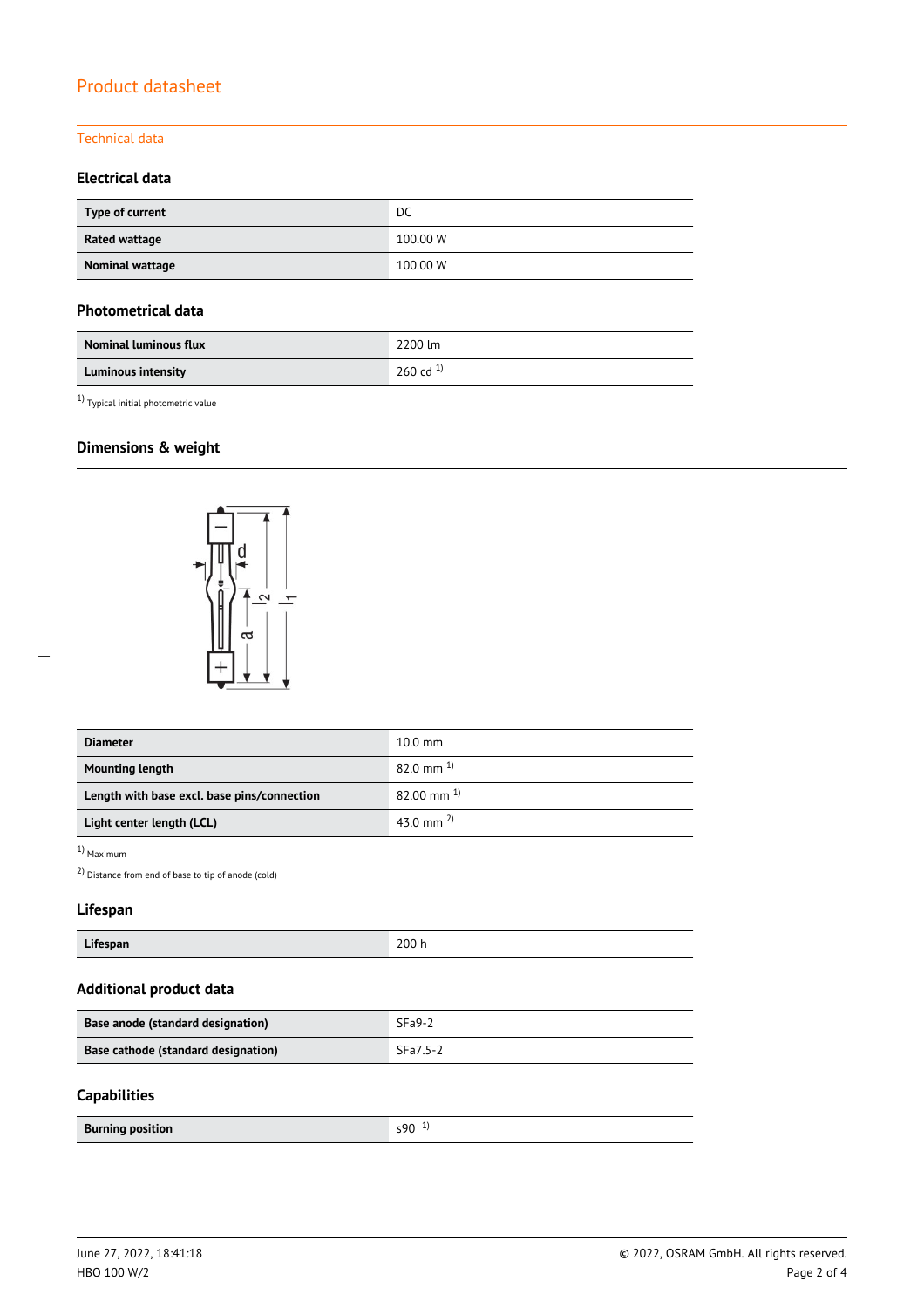#### **Application** Other

1) Anode underneath

### **Environmental information**

# **Information according Art. 33 of EU Regulation (EC) 1907/2006 (REACh)**

| <b>Date of Declaration</b>        | 28-01-2022                                                                                            |
|-----------------------------------|-------------------------------------------------------------------------------------------------------|
| <b>Primary Article Identifier</b> | 4050300507095                                                                                         |
| Candidate List Substance 1        | Lead                                                                                                  |
| CAS No. of substance 1            | 7439-92-1                                                                                             |
| <b>Safe Use Instruction</b>       | The identification of the Candidate List substance is<br>sufficient to allow safe use of the article. |
| Declaration No. in SCIP database  | 8a5de7b7-1ac0-42b0-9bc6-43f410d52790                                                                  |

#### Country specific information

| <b>Product code</b> | <b>METEL code</b> | SEG-No. | STK number | UK Org                   |
|---------------------|-------------------|---------|------------|--------------------------|
| 4050300507095       | OSRHBO1002        | -       | 4836517    | $\overline{\phantom{a}}$ |
| 4050300507095       | OSRHBO1002        | -       | 4836517    | $\overline{\phantom{a}}$ |